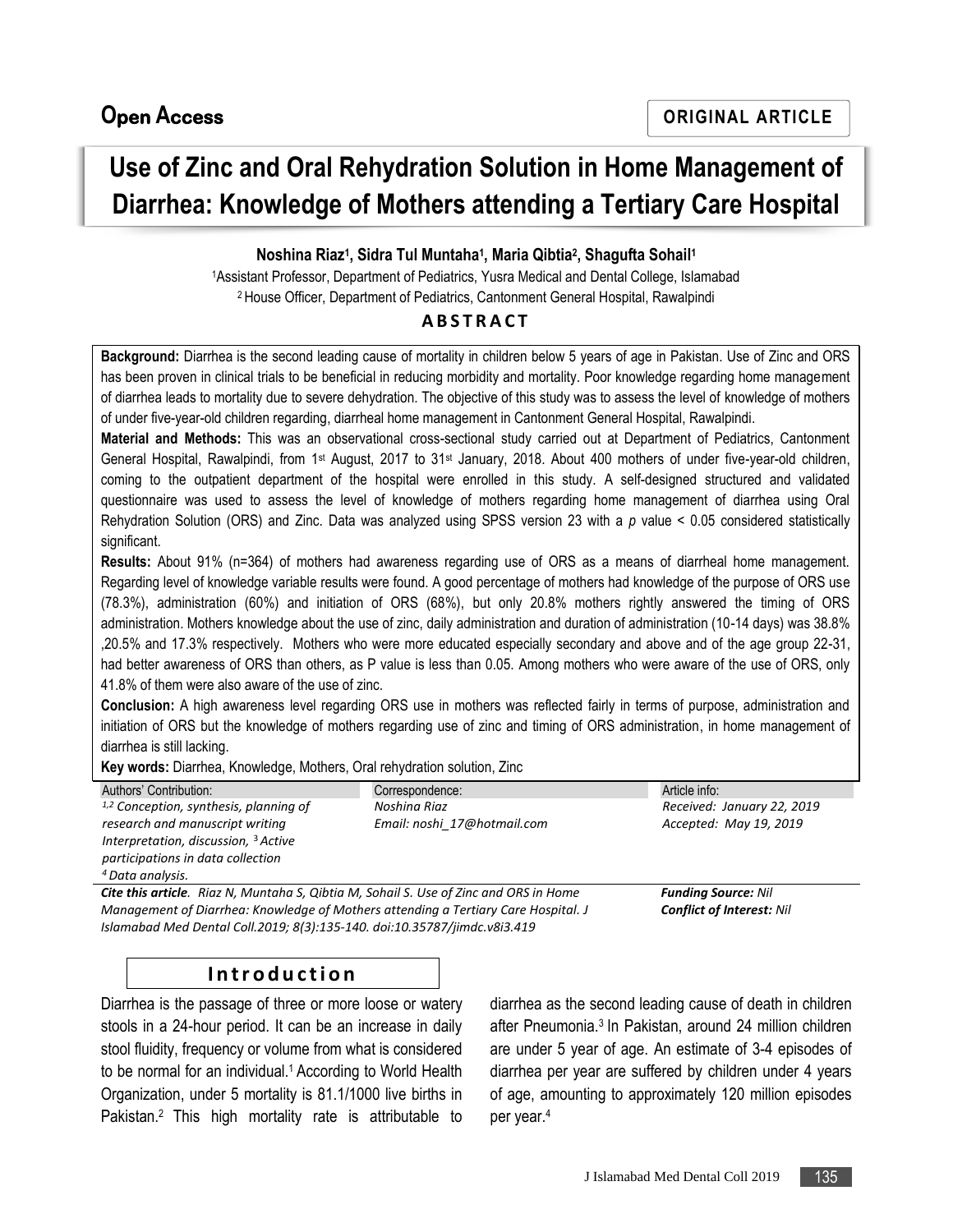Preventive measures can help reduce morbidity and mortality caused by diarrhea. Primary prevention includes practicing proper hand washing, use of clean drinking water, exclusive breast feeding, immunization and good hygienic and sanitary practices. Secondary prevention includes earlier recognition and treatment of dehydration by Oral rehydration solution (ORS), frequent feeding and Zinc administration as advised by the Integrated Management of Childhood Illness (IMCI) strategy developed by WHO.<sup>5,6</sup> In developing countries, less than 40% of children with diarrhea receive recommended treatment and not much has been done to improve this situation.<sup>7</sup>

Since 2004, WHO and UNICEF has recommended Zinc as the only treatment to be coupled with ORS in all diarrheal episodes. Zinc is essential for protein synthesis, cell differentiation and immune function.<sup>8</sup> Numerous clinical trials have proved that the use of Zinc along with ORS reduces the duration and severity of diarrhea and also decrease the incidence of diarrhea in the following 2- 3 months.<sup>9</sup>

Inadequate knowledge of mothers regarding management of diarrhea leads to mortality due to severe dehydration.<sup>10</sup> Misbah and Rasheed carried out a study in Military Hospital, Rawalpindi and reported that only 13.5% mothers were aware of Zinc as a therapy in the management of diarrhea. However, ORS was known to 77% of mothers while 60% were familiar with the correct purpose of ORS use.<sup>11</sup> MacDonald et al conducted household surveys in six countries upon caregiver's behavior about use of ORS and Zinc in paediatric diarrhea and found that only 12% mothers in Pakistan were aware of the correct use of Zinc.<sup>12</sup> Diarrhea starts at home and is first managed by mothers at home. Inadequate knowledge may lead to delay in appropriate intervention. Despite the efforts of WHO in educating mothers regarding management of diarrhea with the use of ORS and Zinc, our community in general is not aware of the benefits of combined use of ORS and Zinc. This study was conducted to assess the level of knowledge of mothers of under five-year-old children regarding diarrheal home management, a step towards reducing morbidity and mortality related to diarrhea in our set-up.

## **Material and Methods**

This observational cross-sectional study was conducted at Department of Pediatrics Cantonment General Hospital, Rawalpindi from 1st August 2017 to 31 January 2018. Non-probability consecutive sampling technique was used for sample collection. All mothers of under fiveyear-old children coming to outpatient department in Cantonment General hospital were included in study. Informed written consent was taken from parents of participants. Sample size was calculated by WHO sample size calculator, at 95% confidence level, 5% absolute precision and anticipated population proportion of 61.7%.<sup>13</sup> Although the calculated sample size was 364, in order to improve the validity of data a total of 400 mothers were enrolled in this study.

This study was approved by the Ethical Review Board of Yusra Medical & Dental College, Islamabad. A selfdeveloped structured questionnaire was used for data collection<sup>1</sup> and validated for this study with a reliability of 0.78 Cronbach Alpha. This questionnaire was used to assess the level of knowledge of home management of diarrhea using ORS and Zinc. Educational status, maternal age and source of information of mothers was noted. Education was categorized into Primary (until 8th grade), Secondary (9-12 grades) and Tertiary (Graduate or above) levels. Data was analyzed by using SPSS version 23. For descriptive variables like maternal age and educational level, frequencies and percentages were calculated. Chi square test was used for categorical comparisons with a p value < 0.05 considered statistically significant.

#### **R e s u l t s**

Major source of information for mothers were health workers (55.8%) followed by family members (27.3%) with media as a poor source of information (2.8%), while 14.3% of mothers had no information at all regarding diarrheal home management. The awareness and level of knowledge of mothers regarding use of oral rehydration solution is shown in Table I.

Table II states poor level of knowledge of mothers regarding use of zinc in home management of diarrhea.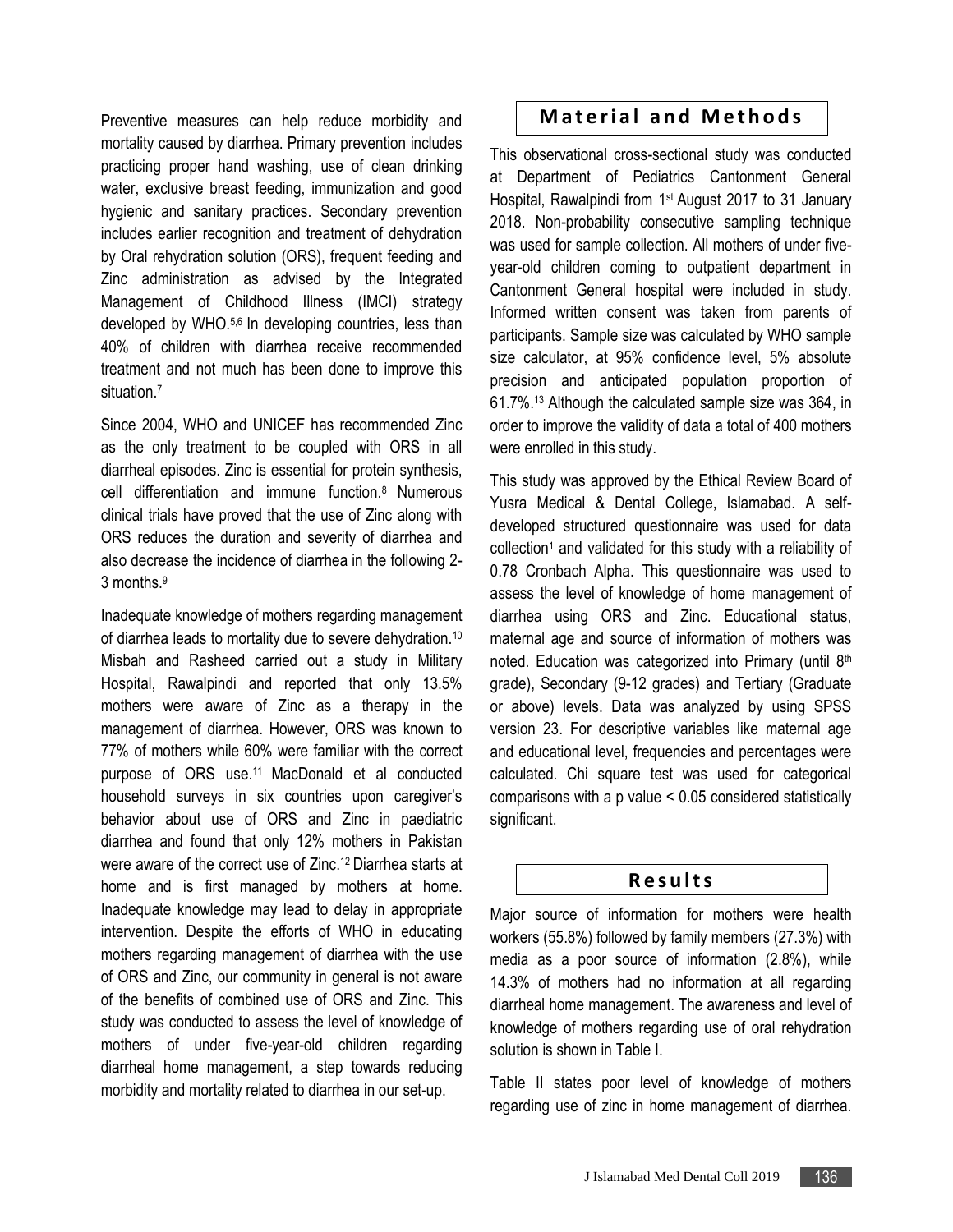Mothers knowledge about the use of zinc, daily administration and duration of administration (10-14 days) was 38.8%, 20.5% and 17.3% respectively.

| Table I: Awareness of mothers regarding use of ORS in<br><b>Diarrheal Home Management</b> |                                                |           |           |  |  |  |
|-------------------------------------------------------------------------------------------|------------------------------------------------|-----------|-----------|--|--|--|
|                                                                                           |                                                | Yes       | <b>No</b> |  |  |  |
|                                                                                           | Have you heard of oral rehydration solution as | 364       | 36        |  |  |  |
| a means of managing childhood diarrhea at                                                 | (91%)                                          | (9%)      |           |  |  |  |
| home?                                                                                     |                                                |           |           |  |  |  |
| Respondents' knowledge of Diarrheal Home management: Use of<br><b>ORS</b>                 |                                                |           |           |  |  |  |
| <b>Items</b>                                                                              | <b>Variables</b>                               | n (%)     |           |  |  |  |
| The Purpose                                                                               | Stop diarrhea                                  | 25(6.3)   |           |  |  |  |
| of ORS is to                                                                              | Reduce the duration of                         | 12(3)     |           |  |  |  |
|                                                                                           | diarrhea                                       |           |           |  |  |  |
|                                                                                           | Replace the body salts, energy                 | 313(78.3) |           |  |  |  |
|                                                                                           | and water lost in diarrhea                     |           |           |  |  |  |
|                                                                                           | Prevents diarrhea                              | 4(1)      |           |  |  |  |
|                                                                                           | I don't know                                   |           | 46(11.5)  |  |  |  |
| ORS is given                                                                              | Feeding bottle                                 | 107(26.8) |           |  |  |  |
| with<br>Cup and spoon                                                                     |                                                | 240(60)   |           |  |  |  |
|                                                                                           | By force feeding                               | 20(5)     |           |  |  |  |
|                                                                                           | I don't know                                   | 33(8.3)   |           |  |  |  |
| How soon                                                                                  | After two days of watery stool                 | 44(11)    |           |  |  |  |
| should the                                                                                | After three days                               |           | 11(2.8)   |  |  |  |
| use of ORS<br>Soon after the first/second                                                 |                                                | 272(68)   |           |  |  |  |
| start?                                                                                    | motion of watery stool noticed                 |           |           |  |  |  |
|                                                                                           | I don't know                                   | 73(18.3)  |           |  |  |  |
| Timing of                                                                                 | Every hour                                     | 59(14.8)  |           |  |  |  |
| <b>ORS</b>                                                                                | After each bowel motion                        | 83(20.8)  |           |  |  |  |
| administratio                                                                             | After vomiting                                 | 10(2.5)   |           |  |  |  |
| n: It is given                                                                            | To prevent diarrhea before it                  | 3(0.8)    |           |  |  |  |
|                                                                                           | starts                                         |           |           |  |  |  |
|                                                                                           | Frequently                                     | 183(45.8) |           |  |  |  |
|                                                                                           | I don't know                                   | 62(15.5)  |           |  |  |  |

| Table II. Awareness of mothers regarding use of Zinc in<br><b>Diarrheal Home Management</b> |                          |                |  |  |  |
|---------------------------------------------------------------------------------------------|--------------------------|----------------|--|--|--|
| <b>Items</b>                                                                                | Variables                | $n\frac{6}{6}$ |  |  |  |
| Zinc tablet or suspension is<br>used for children with diarrhea                             | Yes                      | 155(38.8)      |  |  |  |
|                                                                                             | I don't know             | 245(61.3)      |  |  |  |
| Zinc is given                                                                               | Daily                    | 82(20.5)       |  |  |  |
|                                                                                             | Twice daily              | 31(7.8)        |  |  |  |
|                                                                                             | Thrice daily             | 27(6.8)        |  |  |  |
|                                                                                             | Four times daily         | 1(0.8)         |  |  |  |
|                                                                                             | I don't know             | 259(64.8)      |  |  |  |
| Zinc is given for duration of                                                               | 3 days                   | 10(2.5)        |  |  |  |
|                                                                                             | 5 days                   | 17(4.3)        |  |  |  |
|                                                                                             | 7 days                   | 29(7.3)        |  |  |  |
|                                                                                             | $\overline{10}$ -14 days | 69(17.3)       |  |  |  |
|                                                                                             | I don't know             | 275(68.8)      |  |  |  |

Mothers who were more educated especially secondary and tertiary level, with an age group of 22-31 years, had better awareness of ORS than others  $(P < 0.05)$  (Figures 1 and 2). The mothers who were aware regarding the use of ORS for diarrhea, only 41.8% of them were also aware of the use of zinc (Table III).

| Table III. Comparison of Awareness level of ORS and use of<br>Zinc in Diarrheal Home Management |     |             |              |         |  |  |
|-------------------------------------------------------------------------------------------------|-----|-------------|--------------|---------|--|--|
|                                                                                                 |     | Use of Zinc |              | P-Value |  |  |
|                                                                                                 |     | Yes         | I don't Know |         |  |  |
| Awareness                                                                                       | Yes | 41.8%       | 58.2%        |         |  |  |
| of ORS                                                                                          | No  | 8.3%        | 91.7%        | 0.00    |  |  |



**Figure 1: Impact of educational status of mothers on awareness of ORS use.**



**Figure 2: Relation of Age with Awareness level of ORS.**

#### **D i s c u s s i o n**

Our study reveals good awareness regarding use of ORS amongst mothers of under five-year-old children, for diarrheal home management but the level of knowledge for the use of ORS showed variable results. Mothers had adequate knowledge of the purpose, administration and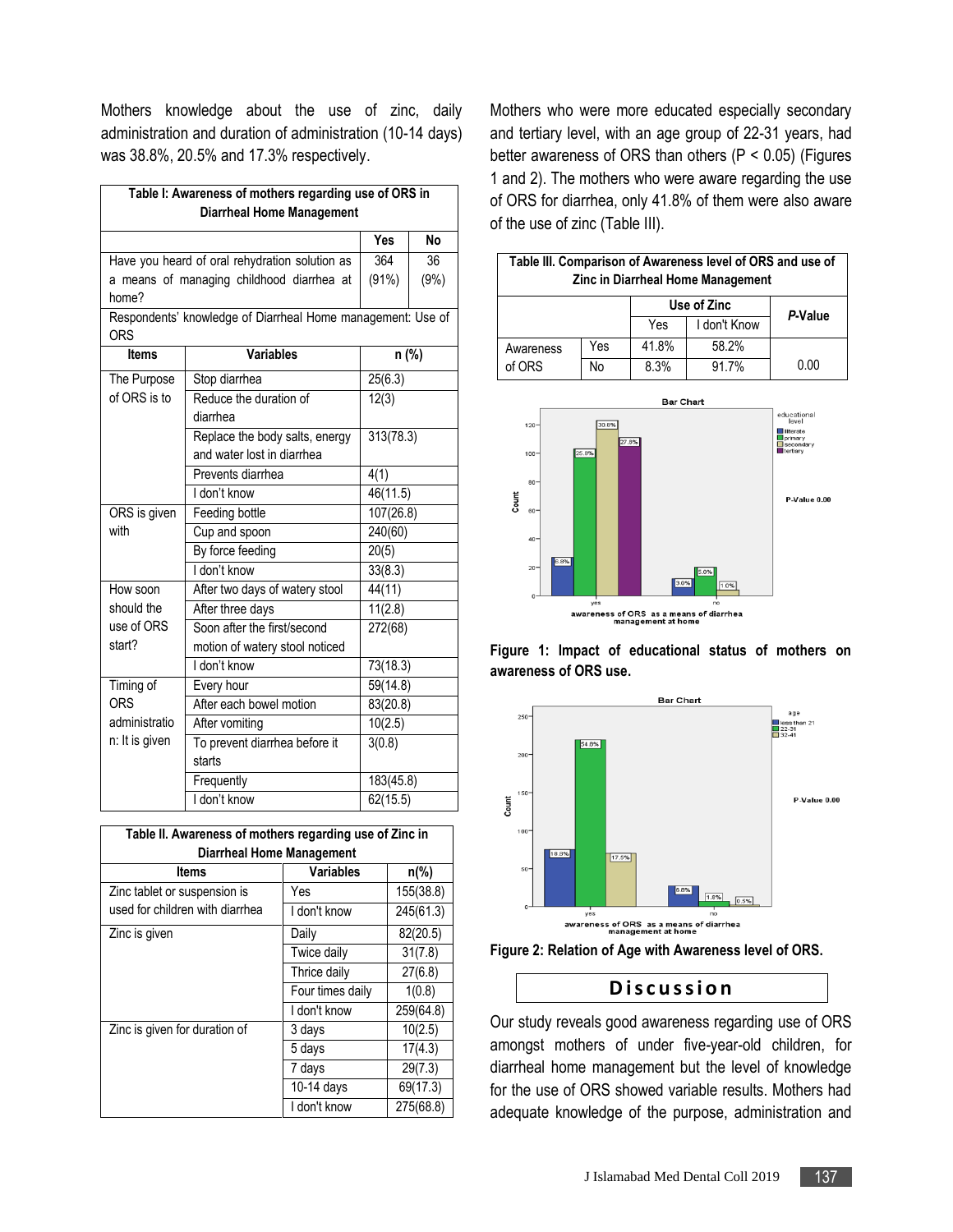initiation of Oral rehydration solution but less than one fourth of the mothers rightly stated the timing of ORS administration. Poor knowledge regarding the use of zinc, daily administration and duration of administration (10-14 days) was found in our study population.

A study conducted in Nigeria by Olatona et al. $8$  showed consistent results with our study as far as awareness level of ORS and knowledge of zinc is concerned. But the level of knowledge of ORS use showed mix results. As in their study 51.4% mothers knew the purpose of ORS as compared to 78.5% mothers in our study. Knowledge about administration of ORS in our study was found in 60% of mothers, in comparison to 80.9% mothers in the Nigerian study. Similarly, our study revealed a higher percentage of mothers (68%) with a sound knowledge on how soon ORS should be administered as compared to the Nigerian mothers (54.6%). Knowledge regarding timing of ORS use was poor in both studies.<sup>8</sup> Masiha et al in their study in Holy Family Hospital, Rawalpindi reported that 81.7% mothers were aware of ORS use in Diarrhea and 37.6% knew the correct timing in contrast to 91% and 20.8% respectively in our study.<sup>4</sup>

Shahzad et al conducted a survey in three Tertiary care hospitals of Lahore and found management of diarrhea was greatly influenced by the information transferred by family members (64.30%). Health care workers were a poor source (16.7%), while 14.3% were unaware of the management. These findings are contradictory to our results as major source was healthcare workers followed by relatives and then media. While similar percentage of mothers were unaware of the management in our study. Correct timing of ORS administration was almost similar in both studies, 29% in the former and 20.8% in the latter study, respectively.<sup>13</sup>

Akhtaruzzaman et al. <sup>14</sup> concluded in a study conducted in Bangladesh that 90% mothers used ORS while only 35.5% mothers used zinc in diarrheal episodes and these results are consistent with our study. Contrasting results were found with a study conducted in Chandragiri by Maheswari et al., as 100% participants were aware of zinc supplementation.<sup>15</sup>

Tariq et al found consistent awareness level of Zinc use in diarrhea among mothers in Peshawar (36.7% versus 38.8%).<sup>16</sup> Kalsoom et al found 61% mothers at Fauji Foundation Hospital in Rawalpindi were aware of correct timing of ORS administration that is quite high compared to our study (20.8%). 17

Dhar et.al reported that only 1.9% of the respondents were aware of zinc use in diarrhea in a study conducted in India. This knowledge corresponded to the educational level of mothers as higher the level, more was the awareness observed.<sup>18</sup> This finding was also consistent with our study. Gwarzo conducted an awareness study of zinc use in North western Nigeria and found that 55.7% mothers were well aware of it.<sup>19</sup> This awareness level is higher than our study, most probably due to difference in the level of maternal education. Health facilities were the main sources of information for 55.9% mothers as found in our study (55.8%).<sup>19</sup> Padhy et.al in Southern Odisha, India found that only 1% of mothers had good knowledge of zinc therapy. <sup>20</sup> This level is very low as compared to our study.

Ogunrinde et al found comparable results of awareness level of zinc (32%) in Northwestern Nigeria, but the overall knowledge of home management of diarrhea was found to be less than 1%, that is quite low as compared to our study.<sup>21</sup> Mosweu conducted a survey in Botswana and found that 84.5% of mothers were aware of ORS use and 41.7% practiced Zinc supplementation in home management of diarrhea respectively.<sup>22</sup> These observations are comparable to our results.

Ali et.al assessed the effectiveness of the 7-point diarrhea control strategy of WHO and UNICEF in Uttar Pradesh, India and observed lower levels of awareness of use of ORS and zinc for diarrhea. About 69.3% mothers knew about ORS use and only 18.5% mothers had heard of Zinc use in diarrhea.<sup>23</sup>

In a nutshell we need mass awareness campaigns regarding Diarrheal home management, as knowledge will affect the behavior of masses. Use of Zinc still needs to be incorporated in our community as low awareness levels were found.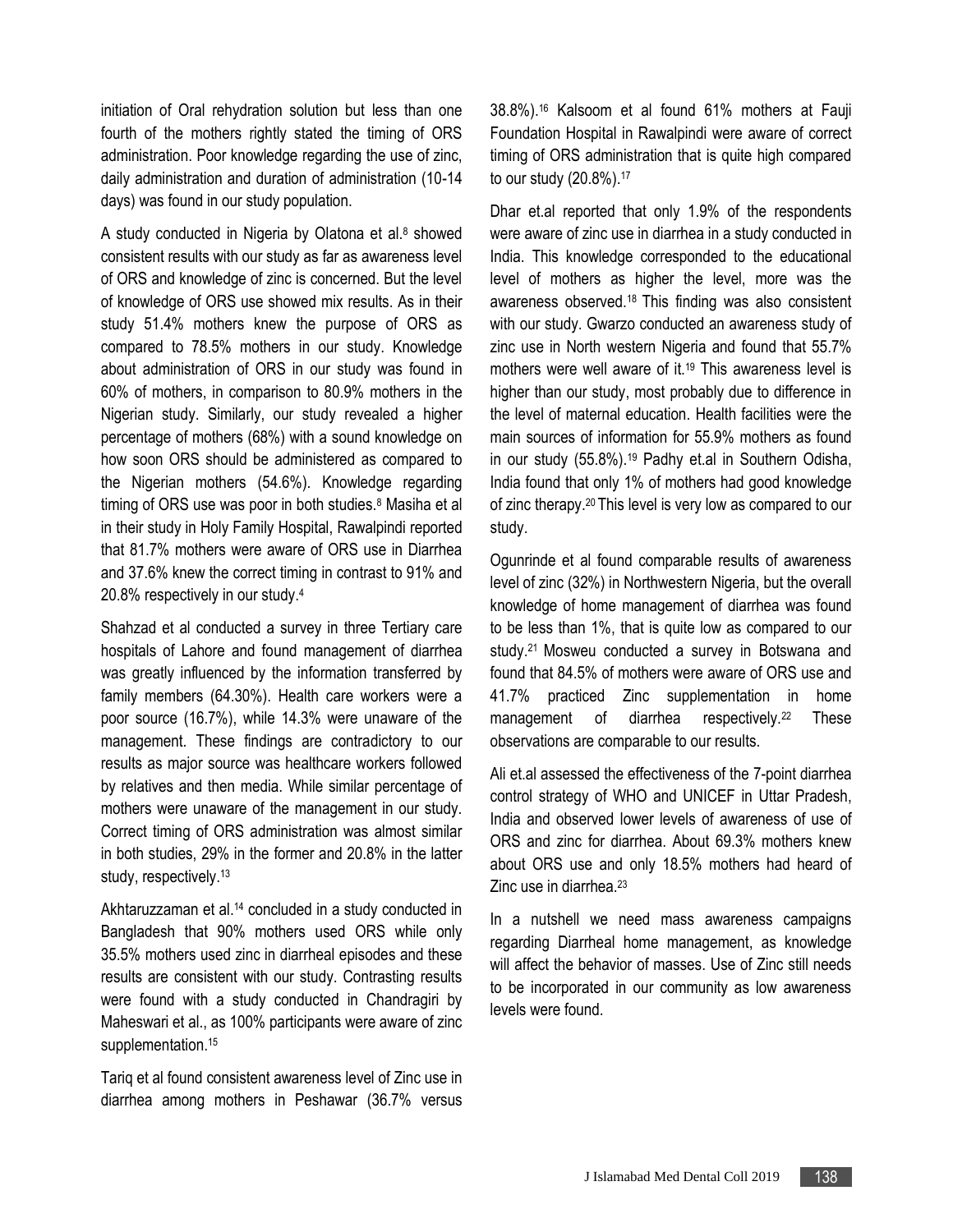## **C o n c l u s i o n**

A high awareness level regarding ORS use in mothers was reflected fairly in terms of purpose, administration and initiation of ORS, but the timing of ORS administration and knowledge of mothers regarding use of zinc in home management of diarrhea is still lacking.

## **R e f e r e n c e s**

- 1. Olopha OO, Egbewale B. Awareness and Knowledge of Diarrheal Home Management among Mothers of Under-five in Ibadan, Nigeria. Universal J Public Health. 2017; 5(1): 40 - 5. Doi: 10.13189/ujph.2017.050106
- 2. World Health Organization. Global Health Observatory. Geneva: World Health Organization; 2017. http://apps.who.int/gho/data/node.cco.
- 3. Salmanuddin, Shah I, Arif S, Ilyas A. Mother's Knowledge and Attitude Associated with Diarrhea in an Urban Area in Karachi, Pakistan. Int J Innov Res Dev. 2015; 4(5): 138-41.
- 4. Masiha SA, Khalid A, Malik B, Shah SMA. Oral Rehydration Therapy- Knowledge, Attitude and Practice (KAP) Survey of Pakistani Mothers. JRMC Students Supplement. 2015;19(S-1):51-54.
- 5. Rokkappanavar KK, Nigudgi SR, Ghooli S.A study on knowledge and practice of mothers of under-five children regarding management of diarrhoea in urban field practice area of MRMC, Kalaburagi, Karnataka, India. Int J Community Med Public Health. 2016; 3(3): 705-10. Doi: 10.18203/2394-6040.ijcmph20160637
- 6. Amare D, Dereje B, Kassie B,Tessema M, Mullu G, Alene B , et al. Maternal Knowledge and Practice Towards Diarrhoea Management in Under Five Children in Fenote Selam Town, West Gojjam Zone, Amhara Regional State, Northwest Ethiopia. J Infect Dis Ther. 2014 ;2(6): 182. Doi:10.4172/2332- 0877.1000182
- 7. Hemant J,Bamnawat S. Knowledge and attitude towards oral rehydration therapy among mothers of under-five children of South Rajasthan, India. Int J Contemp Pediatr. 2016; 3(2): 394-397. Doi: 10.18203/2349-3291.ijcp20161021
- 8. Olatona FA, Obrutu OE, Adeniyi OF.Home Management Of Childhood Diarrhea Including Zinc Supplementation Among Mothers Attending Primary Health Centers In An Urban Community In Lagos. TJHS. 2016; 23 (2): 23-29.
- 9. Omuemu VO, Ofuani IJ, Kubeyinje IC. Knowledge and Use of Zinc Supplementation in the Management of Childhood Diarrhea among Health Care Workers in Public Primary Health Facilities in Benin-City, Nigeria. Glob J Health Sci .2012; 4(2): 68-76. Doi: 10.5539/gjhs.v4n2p68
- 10. Mumtaz Y, Zafar M, Mumtaz Z. Knowledge attitude and practices of mothers about diarrhea in children under 5 years. J Dow Uni Health Sci. 2014; 8(1): 3-6.
- 11. Misbah S, Rasheed K. Maternal Knowledge and Management Skills about Diarrhea among Children under 5 Years of Age. 2016 13th International Bhurban Conference on Applied Sciences and Technology (IBCAST), Islamabad. 2016: 92-95. Doi: 10.1109/IBCAST.2016.7429860.
- 12. MacDonald V, Banke K, Sanders E. Encouraging Caregiver Use of Zinc and ORS for the Treatment of Pediatric Diarrheas. EJNFS. 2015. http://www.journalejnfs.com/index.php/EJNFS/article/ view/27853
- 13. Shahzad S, Farooq SA, Noor A, Batool SF, Alvi QA, Amir T, et al. Association of Maternal Knowledge and Practices Regarding Prevention and Care of Diarrhea at Home for Children less than 5 years of Age: A Study Conducted in Tertiary Level Hospitals of Lahore, Pakistan. Int Arch BioMed Clin Res. 2018; 4(2): 68-72. Doi:10.21276/iabcr.2018.4.2.21
- 14. Akhtaruzzaman M, Hossain MA, Khan RH, Karim MR, Choudhury AM, Islam MS, et al. Knowledge and practices of mothers on childhood diarrhea and its management attended at a tertiary hospital in Bangladesh. Mymensingh Med J. 2015; 24(2): 269- 75. PMID: 26007253
- 15. Maheswari MU, Sreelatha M, Sudharani P. A Study to Assess the Knowledge and Practices Regarding ORT for Acute Diarrhea among Mothers of Under Five Children in RHC, Chandragiri. JNMMH. 2016; 2(2): 75-80. Doi: 10.21088/jnmmh.2454.7506.2216.6
- 16. Tariq M, Khanzada A, Aram A, Naeem A, Ahmad B, Rauf AM, et al. Diarrhea in children: health-seeking behavior of parents attending a rural community hospital of Peshawar, Khyber Pakhtunkhwa, Pakistan. J Med Students. 2015; 1(2): 26-32.
- 17. Kalsoom U, Amjad T, Bairam S. Assessment of knowledge about diarrhea and its home management in mothers of under five-year children attending a tertiary care hospital. Pak Armed Forces Med J. 2018; 68(3): 550-55.
- 18. Dhar DK, Majumder N, Paul D. Assessment of knowledge and practice of mothers of children under